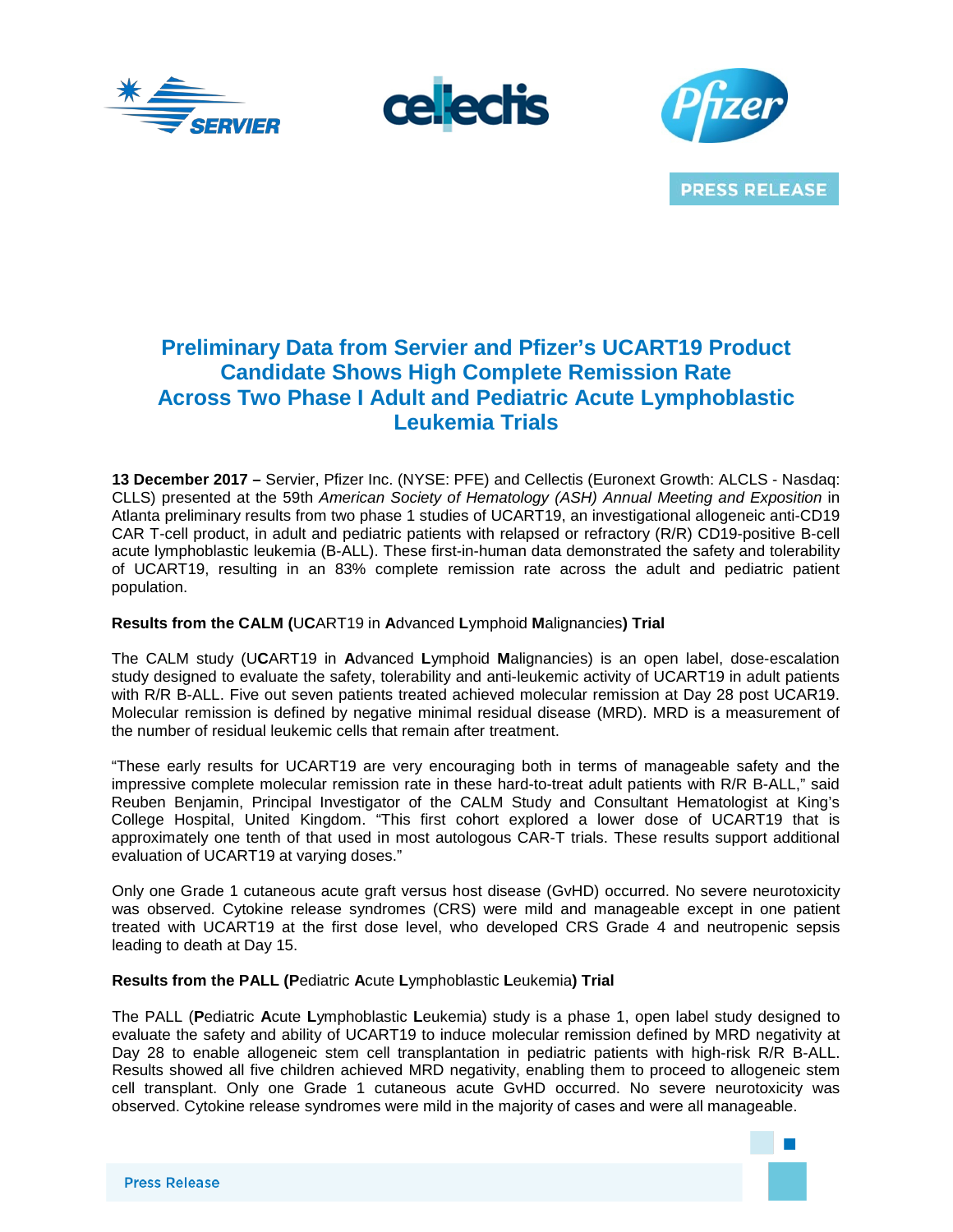





Servier is the sponsor of both studies that are active in Europe and the United States.

"We are proud to present the first clinical trial data with UCART19 in patients with heavily pretreated R/R ALL," said Patrick Therasse, MD, PhD, Head of Research and Development-Oncology for Servier. "We believe this innovative, allogeneic CAR T-cell approach could be disruptive to the patient community."

#### **About UCART19**

UCART19 is an allogeneic CAR T-cell product candidate being developed for treatment of CD19 expressing hematological malignancies, gene edited with TALEN®. UCART19 is initially being developed in adult and pediatric ALL and is currently in Phase I. UCART19 has the potential to overcome the limitation of the current autologous approach by providing an allogeneic, frozen, "off-the-shelf" T cell based medicinal product.

In November 2015, Servier acquired the exclusive rights to UCART19 from Cellectis. Following further agreements, Servier and Pfizer began collaborating on a joint clinical development program for this cancer immunotherapy. Pfizer has been granted exclusive rights by Servier to develop and commercialize UCART19 in the United States, while Servier retains exclusive rights for all other countries.

#### **About Servier**

Servier is an international pharmaceutical company governed by a non-profit foundation, with its headquarters in France (Suresnes). With a strong international presence in 148 countries and a turnover of 4 billion euros in 2016, Servier employs 21 000 people worldwide. Entirely independent, the Group reinvests 25% of its turnover (excluding generic drugs) in research and development and uses all its profits for development. Corporate growth is driven by Servier's constant search for innovation in five areas of excellence: cardiovascular, immune-inflammatory and neuropsychiatric diseases, cancers and diabetes, as well as by its activities in high-quality generic drugs.

Becoming a key player in oncology is part of Servier's long-term strategy. Currently, there are nine molecular entities in clinical development in this area, targeting gastric and lung cancers and other solid tumors, as well as various leukemias and lymphomas. This portfolio of innovative cancer treatments is being developed with partners worldwide, and covers different cancer hallmarks and modalities, including cytotoxics, proapoptotics, targeted, immune and cellular therapies, to deliver life-changing medicines to patients. More information: *[https://servier.com](https://servier.com/en/home/)*.

# **Pfizer Inc.: Working together for a healthier world®**

At Pfizer, we apply science and our global resources to bring therapies to people that extend and significantly improve their lives. We strive to set the standard for quality, safety and value in the discovery, development and manufacture of health care products. Our global portfolio includes medicines and vaccines as well as many of the world's best-known consumer health care products. Every day, Pfizer colleagues work across developed and emerging markets to advance wellness, prevention, treatments and cures that challenge the most feared diseases of our time. Consistent with our responsibility as one of the world's premier innovative biopharmaceutical companies, we collaborate with health care providers, governments and local communities to support and expand access to reliable, affordable health care around the world. For more than 150 years, we have worked to make a difference for all who rely on us.

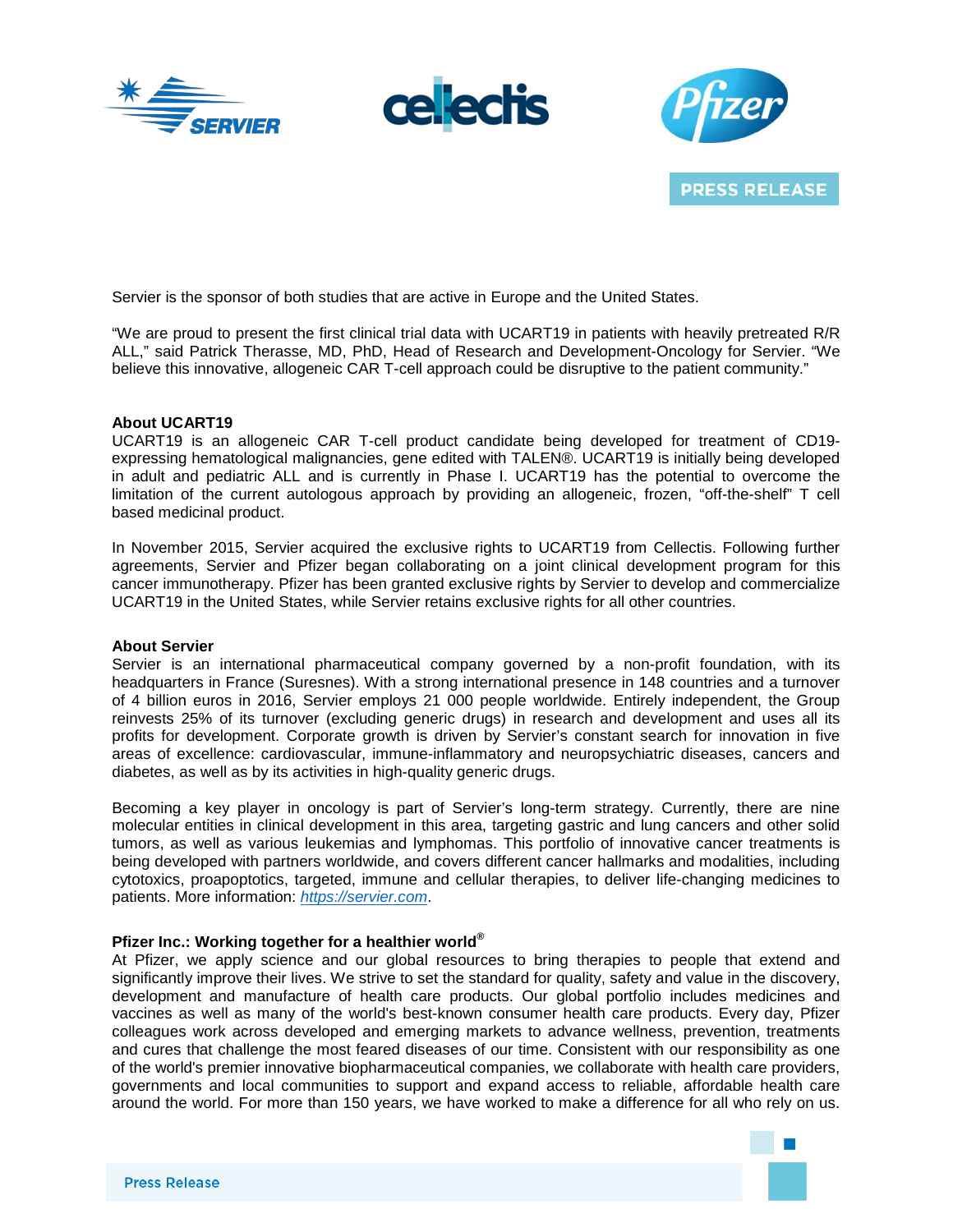





We routinely post information that may be important to investors on our website at www.pfizer.com. In addition, to learn more, please visit us on www.pfizer.com and follow us on Twitter at @Pfizer and @Pfizer\_News, LinkedIn, YouTube, and like us on Facebook at Facebook.com/Pfizer.

## *PFIZER DISCLOSURE NOTICE*

*The information contained in this release is as of December 12, 2017. Pfizer assumes no obligation to update forward-looking statements contained in this release as the result of new information or future events or developments.*

*This release contains forward-looking information about a product candidate, UCART19, including its potential benefits, that involves substantial risks and uncertainties that could cause actual results to differ materially from those expressed or implied by such statements. Risks and uncertainties include, among other things, the uncertainties inherent in research and development, including the ability to meet anticipated clinical study commencement and completion dates as well as the possibility of unfavorable study results, including unfavorable new clinical data and additional analyses of existing clinical data;* risks associated with preliminary data; the risk that clinical trial data are subject to differing interpretations, *and, even when we view data as sufficient to support the safety and/or effectiveness of a product candidate, regulatory authorities may not share our views and may require additional data or may deny approval altogether; whether regulatory authorities will be satisfied with the design of and results from our clinical studies; whether and when drug applications may be filed for UCART19 in any jurisdiction; whether and when any such applications may be approved by regulatory authorities, which will depend on the assessment by such regulatory authorities of the benefit-risk profile suggested by the totality of the efficacy and safety information submitted, and, if approved, whether UCART19 will be commercially successful; decisions by regulatory authorities regarding labeling and other matters that could affect the availability or commercial potential of UCART19; and competitive developments.*

A further description of risks and uncertainties can be found in Pfizer's Annual Report on Form 10-K for the fiscal year ended December 31, 2016 and in its subsequent reports on Form 10-Q, including in the *sections thereof captioned "Risk Factors" and "Forward-Looking Information and Factors That May Affect* Future Results", as well as in its subsequent reports on Form 8-K, all of which are filed with the U.S. *Securities and Exchange Commission and available at www.sec.gov and* www.pfizer.com*.*

#### **About Cellectis**

Cellectis is a clinical-stage biopharmaceutical company focused on developing a new generation of cancer immunotherapies based on gene-edited T-cells (UCART). By capitalizing on its 17 years of expertise in gene editing – built on its flagship TALEN® technology and pioneering electroporation system PulseAgile – Cellectis uses the power of the immune system to target and eradicate cancer cells.

Using its life-science-focused, pioneering genome engineering technologies, Cellectis' goal is to create innovative products in multiple fields and with various target markets. Cellectis is listed on the Nasdaq market (ticker: CLLS) and on the NYSE Alternext market (ticker: ALCLS). To find out more about us, visit our website: *www.cellectis.com.* Talking about gene editing? We do it. TALEN® is a registered trademark owned by the Cellectis Group.

#### *Cellectis Disclaimer*

*This press release contains "forward-looking" statements that are based on our management's current expectations and assumptions and on information currently available to management. Forward-looking statements involve known and unknown risks, uncertainties and other factors that may cause our actual results, performance or achievements to be materially different from any future results, performance or*